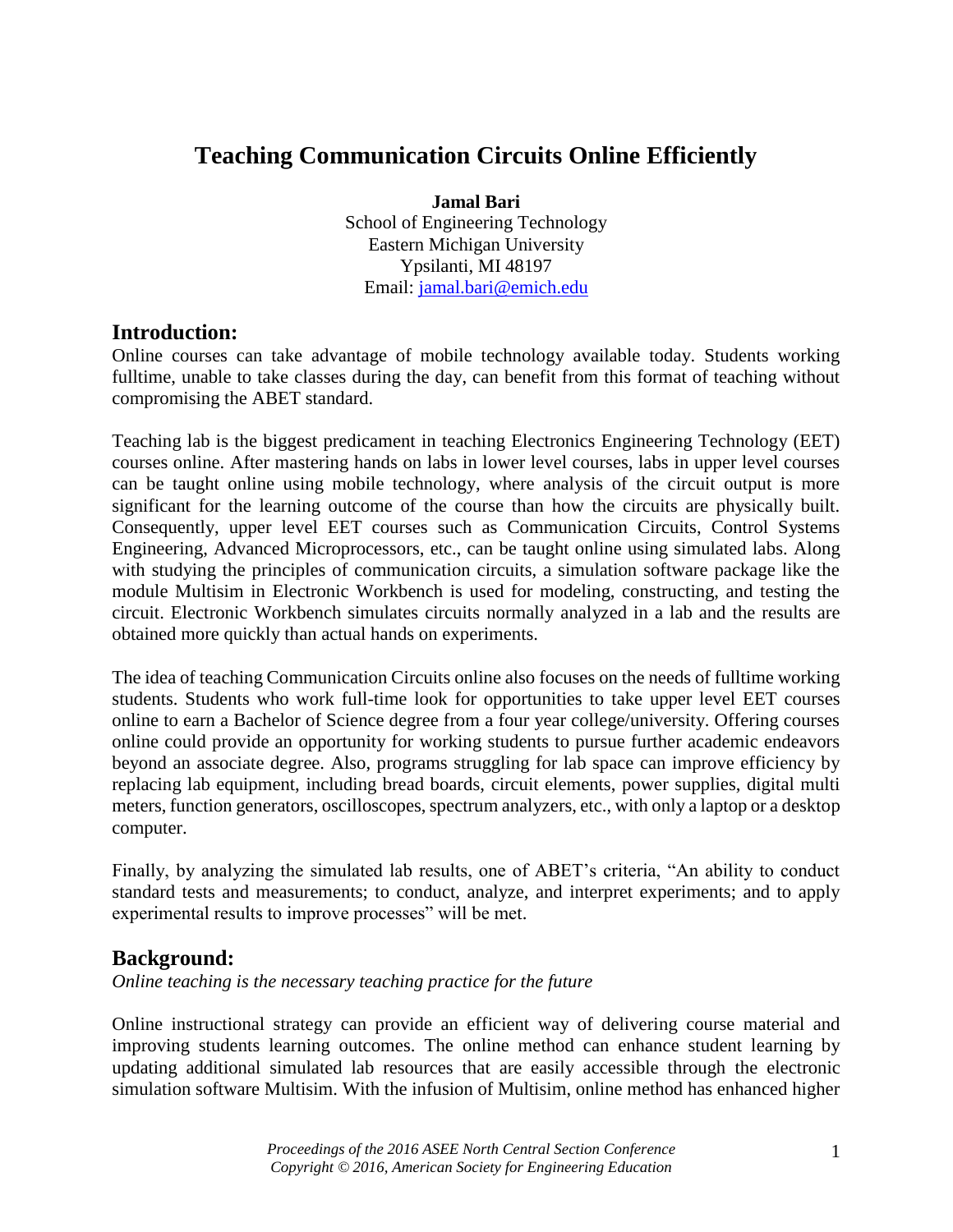education in EET. The most important advantage of teaching online courses is it's accessible from anywhere using a computer with internet connection. It also provides both efficient interface for quality instruction and an affordable solution for student learning.

Students who work full time can enhance their capabilities for communication, coordination, and collaboration to catch up with school work, lectures, or assignments using mobile technology. Essentially, mobile technology facilitates alternative learning processes and instructional methods that can ensure effective learning fulfilling ABET learning outcomes.

For an engineering student, working for a cable company, mobile technology can facilitate designs for situated learning in Communication Circuits by targeting real-world experience and involving projects of relevance and interest to the learner.

Mobile technology can enable personalized learning by allowing students to learn at their own pace. Students without access to a traditional learning environment will be benefitted in several ways. Simulated communication circuit analysis can provide immediate feedback of a modulated signal thus offering continuous motivation for those who are frustrated with troubleshooting hardware problems of a hands-on lab performed in a traditional educational setting.

Teaching communication circuits online has an additional advantage for students to interact with teachers and collaborate with other students without being constrained by any fixed location or time. Students can work in groups without meeting face-to-face. It provides greater communication among them and results in fulfilling the learning outcomes as required by ABET.

## **Upper level EET courses can be taught online:**

*Benefits working and transfer students*

Community college graduates, working in industries can take advantage of online upper level EET courses and earn a Bachelor of Science (BS) degree from a four year college. Allowing additional credit transfer through an articulation agreement, and offering upper level calculus based major EET courses online, when appropriate, will benefit working and transfer students tremendously. Most importantly, those students, who have the potential for higher education but limited by the accessibility, will have a chance to pursue their academic endeavors. Students transferring from community colleges are exposed to advanced state of the art lab equipment. Those who goes to community colleges directly out of high school, earn tremendous amount of hands-on lab experience while pursuing two year associate degrees in EET. Many of them are already working in industries straight out of high school earning valuable hands-on experience(s) while at work - hands-on experience that many EET graduates from four year colleges do not have access to until they start working in an industry.

Upper level courses like Communication Circuits could be offered online to these transferring students from two-year colleges. It will allow them a smooth transition from non-calculus based Electronics Technology (ET) to a calculus based EET program, where mathematical analysis is more critical than hands-on labs. General education and junior level classes that require handson lab activities can be transferred through articulation agreements. It can be a win-win situation for both the community colleges as well as for the universities offering BS degree in EET.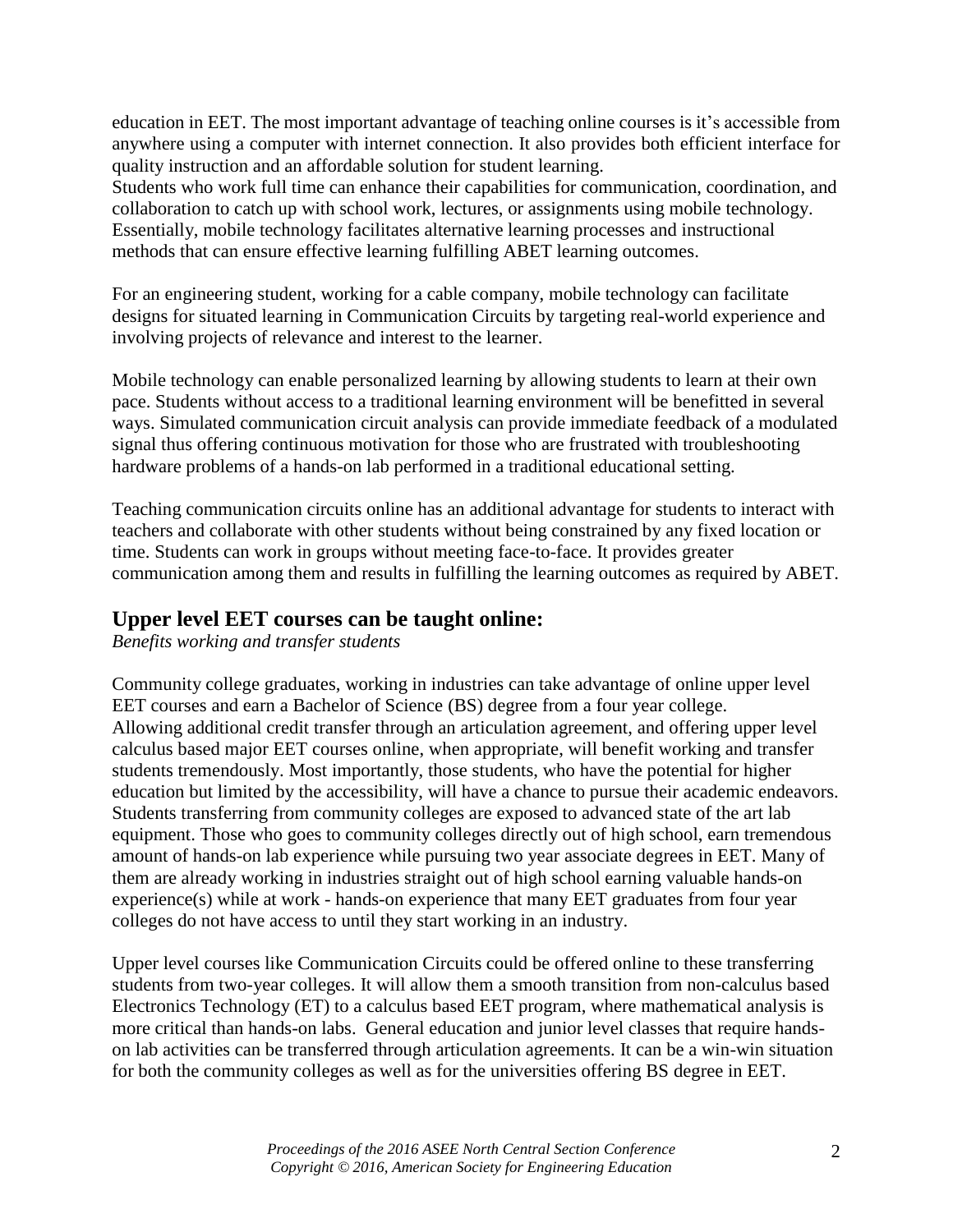Taking appropriate measures by facilitating community college students' transfer could also help the university program sustain and grow the existing EET program. Transferring students from community colleges can increase the graduation rates and help EET programs struggling with retention issues.

## *Communication Circuit is a senior course*

*Course Description for Communication Circuits Class:* The principles of communication circuits and systems are studied, including filters, oscillations, amplifiers, modulation, antennas and transmission lines. Information theory, voice and data communications are considered also.

*Course Objectives:* Upon successful completion of this course the student will be able to demonstrate an understanding of:

- a. Filters, Oscillators, Phase-Lock loops, and Frequency Synthesizers, and their usage and applications.
- b. Different types of modulation transmission and reception, and their circuits and mathematical analysis.
- c. Fourier Theory in frequency and time domain for signal analysis of sinusoidal and complex waves.
- d. Electronics Workbench Multisim, a workbench in a laboratory environment where circuits are simulated on a computer and results are obtained more quickly; used for modeling, constructing, and testing circuits.

Communication Circuits is a senior level class for the EET program. Like most of the EET courses, in Communication Circuits lectures are followed by the labs. Most of the labs in the EET program are hands-on. Due to the complex nature of circuits, upper level courses can be taught using simulated circuits. In lower level classes, students already learn how to build these circuits hands-on, including Low Pass Filter (LPF), High Pass Filter (HPF), Band Pass Filter (BPF) and Pass Band Filter (PBF). These filters are being built by the students in the prerequisite course for Communication Circuit, Analog Circuits, hands-on. Practicing theories learned during lecture on simulated circuits allows students more time to build a rather complex circuit instead of troubleshooting the hardware. Transmitted signals can be displayed on a Multisim oscilloscope and analyzed on its spectrum analyzer the same way as it is done in any hands-on lab without compromising the analytical value of the subject.

### *The Online Class Saves Space*

For the Communication Circuits class, online instruction is also a more efficient way of doing EET labs where analysis of the output signal is more significant than hands-on instrumentation of the lab procedure. Programs struggling for lab space can improve efficiency by replacing lab equipment, including bread boards, circuit elements, power supply, digital multi meter, function generator, oscilloscope, spectrum analyzer, etc., with only a laptop or a computer with a monitor.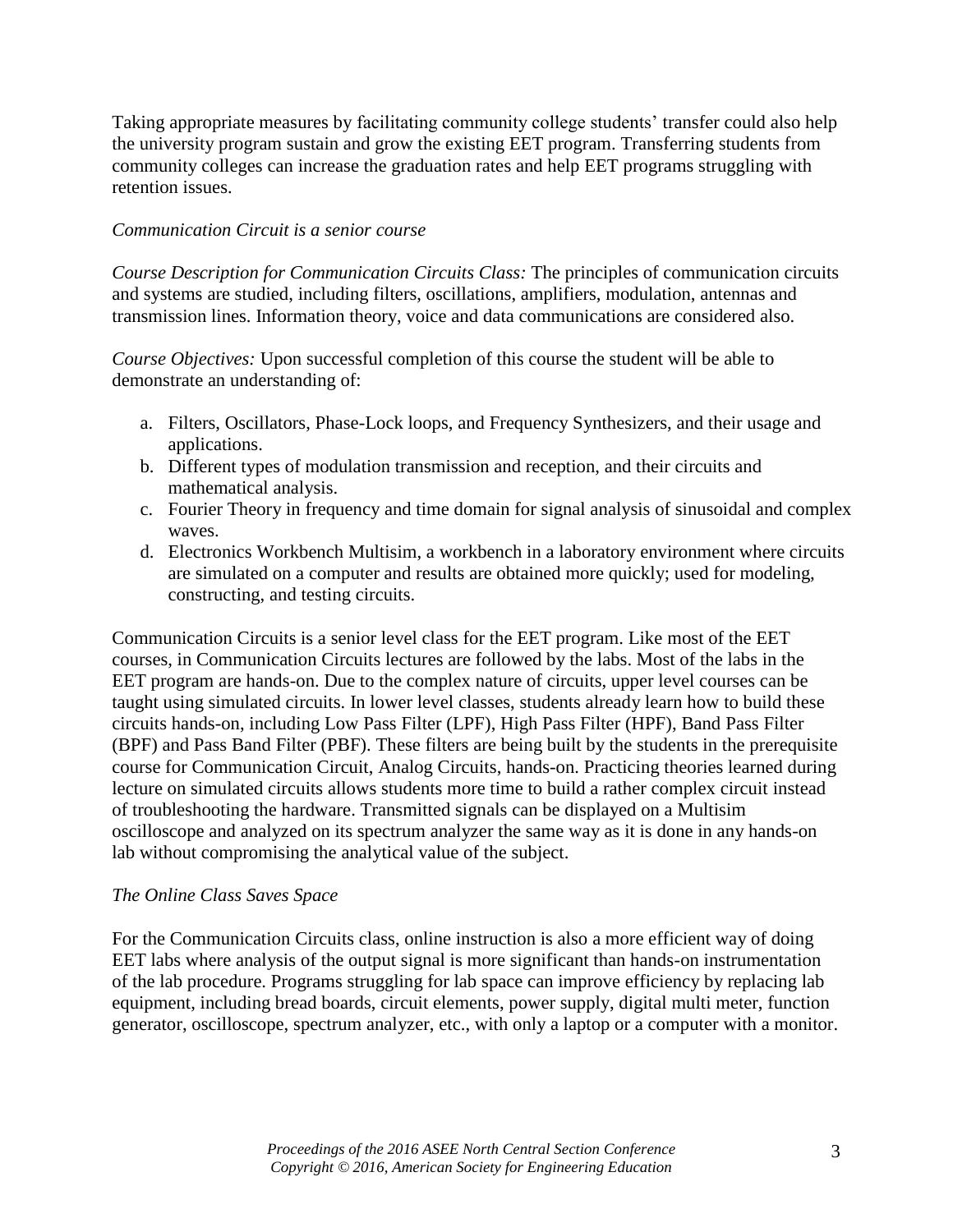



Learning Electronics Communications through Experimentation using Electronic Workbench Multisim, Richard H. Berube, Prentice-Hall, Inc

## *Multisim should be for seniors*

The academic system makes it challenging and limits first year student to navigate through a complex subject like Electronic Engineering. It is crucial that the theoretical concepts in the classroom avail themselves to a hands-on, visual and practical experience in the lab. For an online lower level EET class such as Electronic circuit Analysis, performing simulated labs on computers may not be appropriate. Hands-on lab experience is essential for a freshman student to excel in an electronics engineering class before performing simulated labs on computers. For example, just as elementary school students should not be introduced to calculators before learning fundamental mathematical operations like how to add and subtract, an EET student should use Multisim after learning how to perform hands-on electronics lab procedures.

## *Infuse writing while submitting report benefits students' communication skills*

An ET faculty from EMU wrote to 185 industries for a survey, and 100% of those who responded agreed that the communication skills of ET graduates have been very poor. Teaching Communication Circuits online will create an opportunity for improving writing skills for EET students. In online teaching, writing in undergraduate technology education has become more important than ever before. Online instruction has facilitated teaching strategies, furthermore, the introduction of computers in online teaching has also created a new domain of writing assignments that students have to contend with. For example, almost every student now must email progress reports to their teachers explaining the projects they are involved with.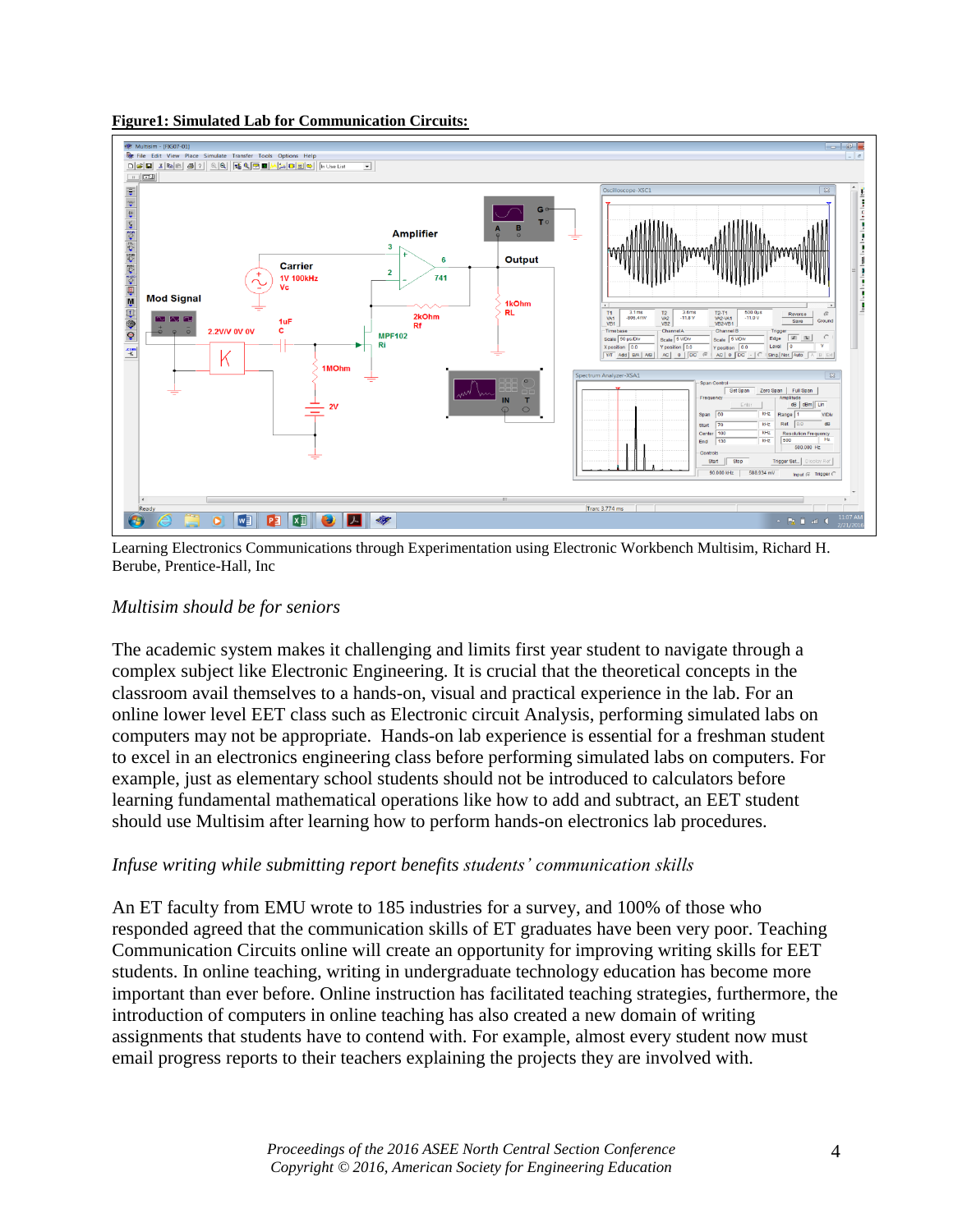Convincing the teacher of the quality of the project requires fairly good argumentative and technical writing skills. For all these reasons, it is even more important to infuse writing into the undergraduate technology curriculum today than ever before. Such infusion of writing into the EET curriculum will enhance the quality of instruction for faculty, and learning for the students.

Practicing electronics engineering technologists must be able to communicate with people who are unfamiliar with the complexities of the engineering theories. A majority of the students graduating in EET will end up working for industries. They will often have to write progress reports to a superior or a client who may or may not be a technologist. In such situations, transcribing the technical terms into normal everyday language in a coherent manner will be crucial to their success.

## **ABET:**

## *Online Communication Circuits class satisfies ABET requirements*

According to the ABET, "student outcomes describe what students are expected to know and be able to do by the time of graduation. These relate to the skills, knowledge, and behaviors that students attain as they progress through the program." In this paper we used a senior level EET course, Communication Circuit, offered online involving state of the art mobile technology and simulated labs. In this course the principles of communication circuits and systems are studied, and an Electronics Workbench, Multisim, is used for modeling, constructing, and testing circuits. Multisim is a workbench in a laboratory environment where circuits are simulated on a computer and results are obtained more quickly.

In an effort to meet ABET criteria academic institutions define their own student outcomes and then link them back to the ABET outcomes. Eastern Michigan University's EET program follows the guidelines for student outcomes that include the 11 general ABET student outcomes (a-k) criteria for accrediting engineering technology programs as well as the 5 additional criteria (l-p) based on the outcomes expected of our EET program (Figure 2). Our course on Communications Circuits can be linked to 5 of those 16 students outcomes including 4 (a, b, c & f) out of the 11 general outcomes as well as 2 (m, n) of the 5 additional outcomes directly related to the EET program.

Communication Circuits is a required course in our EET program. Simulation software Multi-Sim allows design and implementation of the circuit of communications systems. The output of the circuit is then analyzed on a computer, thus fulfilling the ABET criteria. In addition to fulfilling general ABET criteria (a, b, c, & f), the infusion of writing in Communication Circuits online also fulfills ABET's general criteria (g) and creates a stronger link to EET criteria (n) as well. Eventually an assessment technique is used to assess the overall student learning outcome.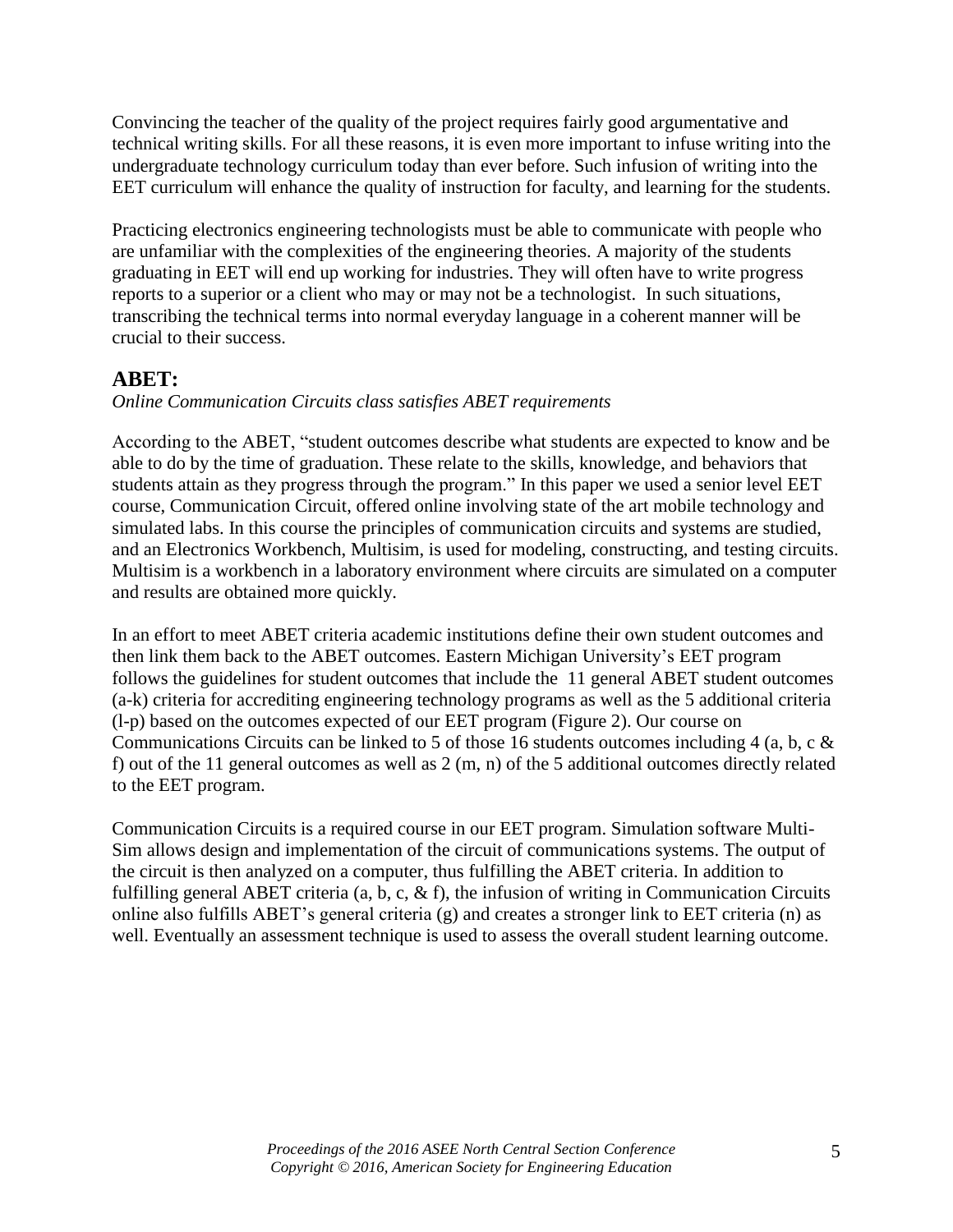### **Figure2: ABET Student Outcomes**

### **ABET has 11 general student outcomes listed below:**

- a. an ability to select and apply the knowledge, techniques, skills, and modern tools of the discipline to broadly-defined engineering technology activities;
- b. an ability to select and apply a knowledge of mathematics, science, engineering, and technology to engineering technology problems that require the application of principles and applied procedures or methodologies;
- c. an ability to conduct standard tests and measurements; to conduct, analyze, and interpret experiments; and to apply experimental results to improve processes;
- d. an ability to design systems, components, or processes for broadly-defined engineering technology problems appropriate to program educational objectives;
- e. an ability to function effectively as a member or leader on a technical team;
- f. an ability to identify, analyze, and solve broadly-defined engineering technology problems;
- g. an ability to apply written, oral, and graphical communication in both technical and non-technical environments; and an ability to identify and use appropriate technical literature;
- h. an understanding of the need for and an ability to engage in self-directed continuing professional development;
- i. an understanding of and a commitment to address professional and ethical responsibilities including a respect for diversity;
- j. a knowledge of the impact of engineering technology solutions in a societal and global context; and
- k. a commitment to quality, timeliness, and continuous improvement.

### **Additional student outcomes based upon ABET's criteria for the EET program:**

- l. the application of circuit analysis and design, computer programming, associated software, analog and digital electronics, and microcomputers, and engineering standards to the building, testing, operation, and maintenance of electrical/electronic(s) systems.
- m. the application of natural sciences and mathematics at or above the level of algebra and trigonometry to the building, testing, operation, and maintenance of electrical/electronic systems.
- n. the ability to analyze, design, and implement one or more of the following: control systems, instrumentation systems, communications systems, computer systems, or power systems;
- o. the ability to apply project management techniques to electrical/electronic(s) systems; and
- p. the ability to utilize differential and integral calculus, as a minimum, to characterize the performance of electrical/electronic systems.

2016-2017 Criteria for Accrediting Engineering Technology Programs [\(http://www.abet.org/wp-content/uploads/2015/10/T001-16-17-ETAC-Criteria-10-16-1](http://www.abet.org/wp-content/uploads/2015/10/T001-16-17-ETAC-Criteria-10-16-)5.pdf)